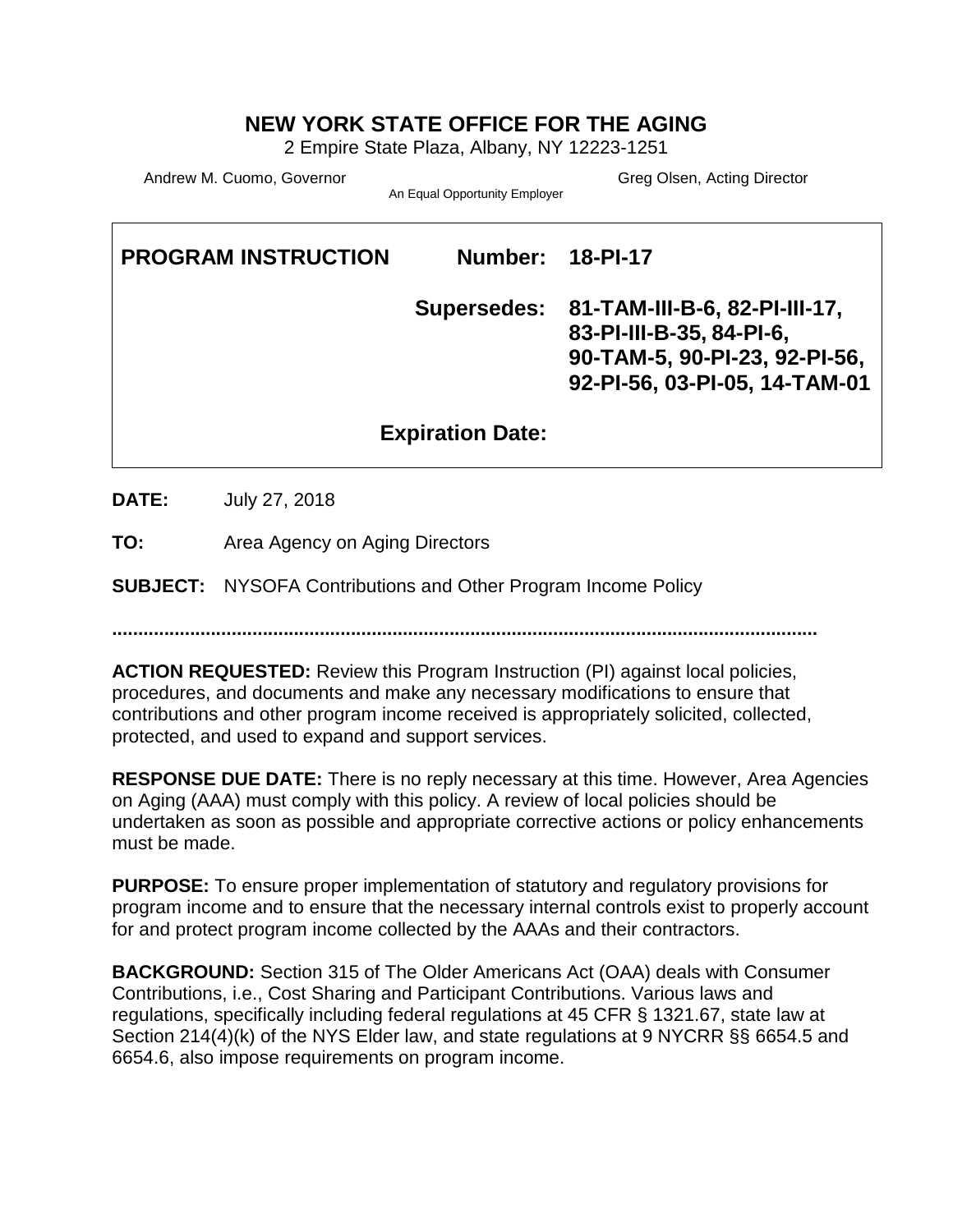### **I. Statutory and Regulatory References**

- **A.** Section 315 of The Older Americans Act addresses consumer contributions, i.e., cost sharing and participant contributions.
	- 1. Cost Sharing Section 315(a) allows cost sharing for certain OAA-funded services provided that the state implements a cost sharing policy complete with a formal sliding scale to be used to determine each older person's share of the cost of the service. Section 315(a) also details several other requirements for a state implemented cost sharing policy including a provision that permits AAAs to request a waiver from the state policy.
	- 2. Contributions Section 315(b) of the OAA states that "Voluntary contributions shall be allowed and may be solicited for all services for which funds are received under this act provided that the method of solicitation is noncoercive. Such contributions shall be encouraged for individuals whose self-declared income is at or above 185 percent of the poverty line, at contribution levels based on the actual cost of services." AAAs and service providers may not means test for any service for which contributions are accepted or deny services to any individual who does not contribute to the cost of the service. OAA § 315(b)(4) requires AAAs to ensure that each service provider will:
		- a) provide each recipient with an opportunity to voluntarily contribute to the cost of the service;
		- b) clearly inform each recipient that there is no obligation to contribute and that the contribution is purely voluntary;
		- c) protect the privacy and confidentiality of each recipient with respect to the recipient's contribution or lack of contribution;
		- d) establish appropriate procedures to safeguard and account for all contributions; and
		- e) use all collected contributions to expand the service for which the contributions were given and to supplement (not supplant) funds received under this Act.
- **B.** Federal regulations 45 CFR § 1321.67 imposes requirements on program income.
- **C.** NYS Elder Law § 214(4)(b)(3), as of the date of this policy's issuance, requires the NYSOFA Director to provide by regulation the requirements for any participant contributions and fee schedules used for community service projects and the manner for the accounting and use of any such revenue.

Section 214(4)(k) requires NYSOFA to implement a cost sharing policy for in-home (housekeeping/chore and homemaking/personal care), ancillary, and non-institutional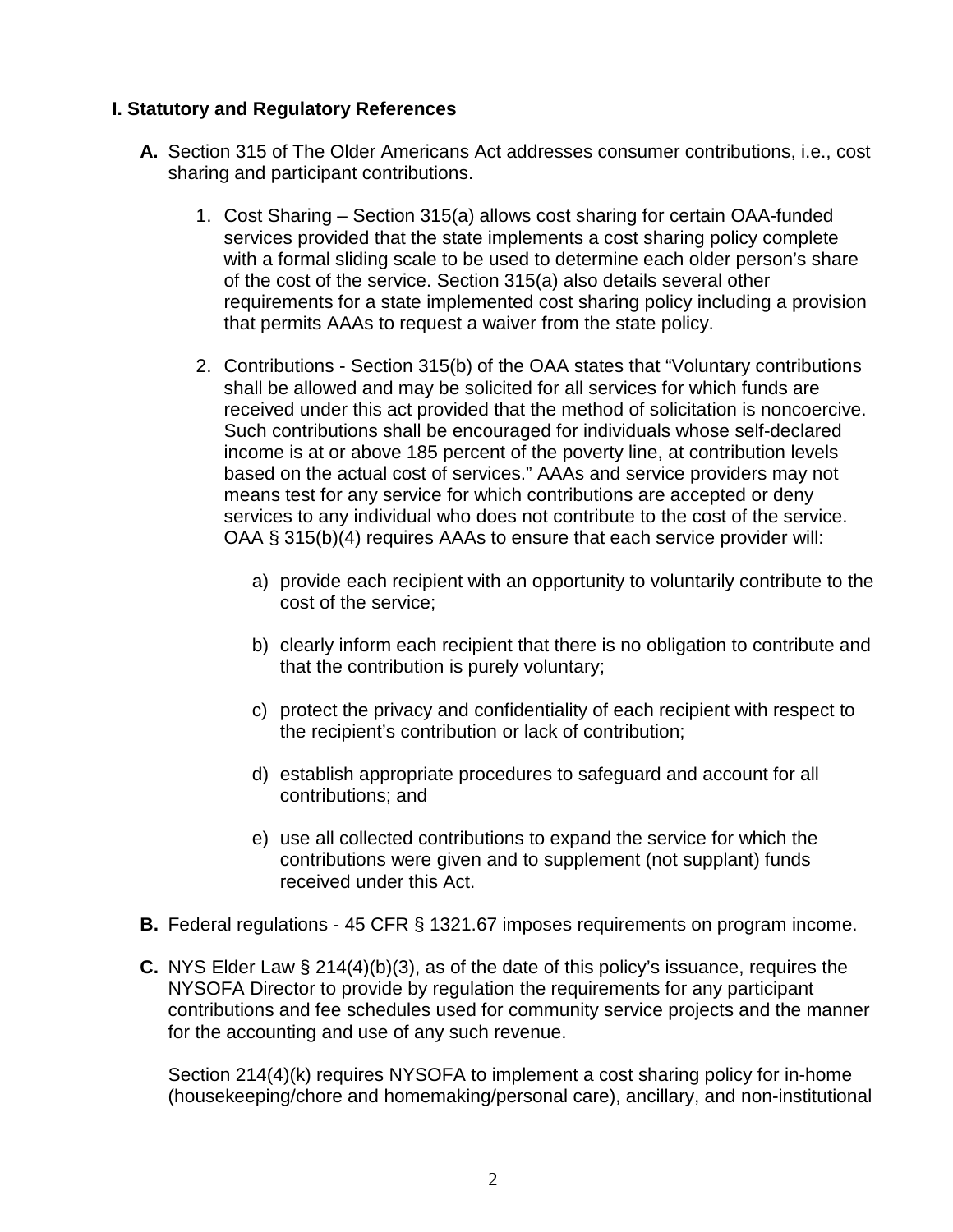respite services provided under the Expanded In-home Services for the Elderly Program (EISEP).

Section 214(4)(k) also requires cost share for EISEP-like in-home services and noninstitutional respite services under the Community Services for the Elderly Program (CSE). NYSOFA regulations at 9 NYCRR §§ 6654.5 and 6654.6 impose requirements on program income under state funded programs.

Section 6654.5 deals with participant contributions and Section 6654.6 provides program regulations for cost sharing called for under Section 541.4(k) of the NYS Executive Law.

### **II. Definitions**

### **A. Program Income**

Income from sources other than federal or state grants. This would include, for example, private pay income and income from the sale of units to a Managed Long Term Care (MLTC) plan. This would not include fundraising, endowments, bequests or other gifts, or private grants.

# **B. Types of Program Generated Income**

- 1. Contribution Unless specifically stated otherwise, the term contribution shall mean funds voluntarily paid to the AAA or a contracted service provider by a service participant or their family member and/or caregiver at the time of or as a result of delivery of one or more services.
- 2. Cost Share When used in this Program Instruction, unless specifically stated otherwise, the term cost share or cost sharing means a mandatory fee for inhome services, ancillary, or non-institutional respite services provided in accordance with EISEP standards. Such fees are based on the service recipient's income with allowances for factors such as housing expenses.
- 3. Sale of Assets Purchased with Grant Monies Proceeds from the sale of assets that were originally purchased with grant funds and required matching funds.

### **C. Terminology**

- 1. Cash Cash may refer to currency, checks, money orders, or a combination of any or all of the three**.**
- 2. Client **–** When used in this policy "client" will generally refer to the service recipient unless the term is somehow qualified to imply a different meaning.
- 3. Consumer Consumer can be the service recipient or a family member or other caregiver.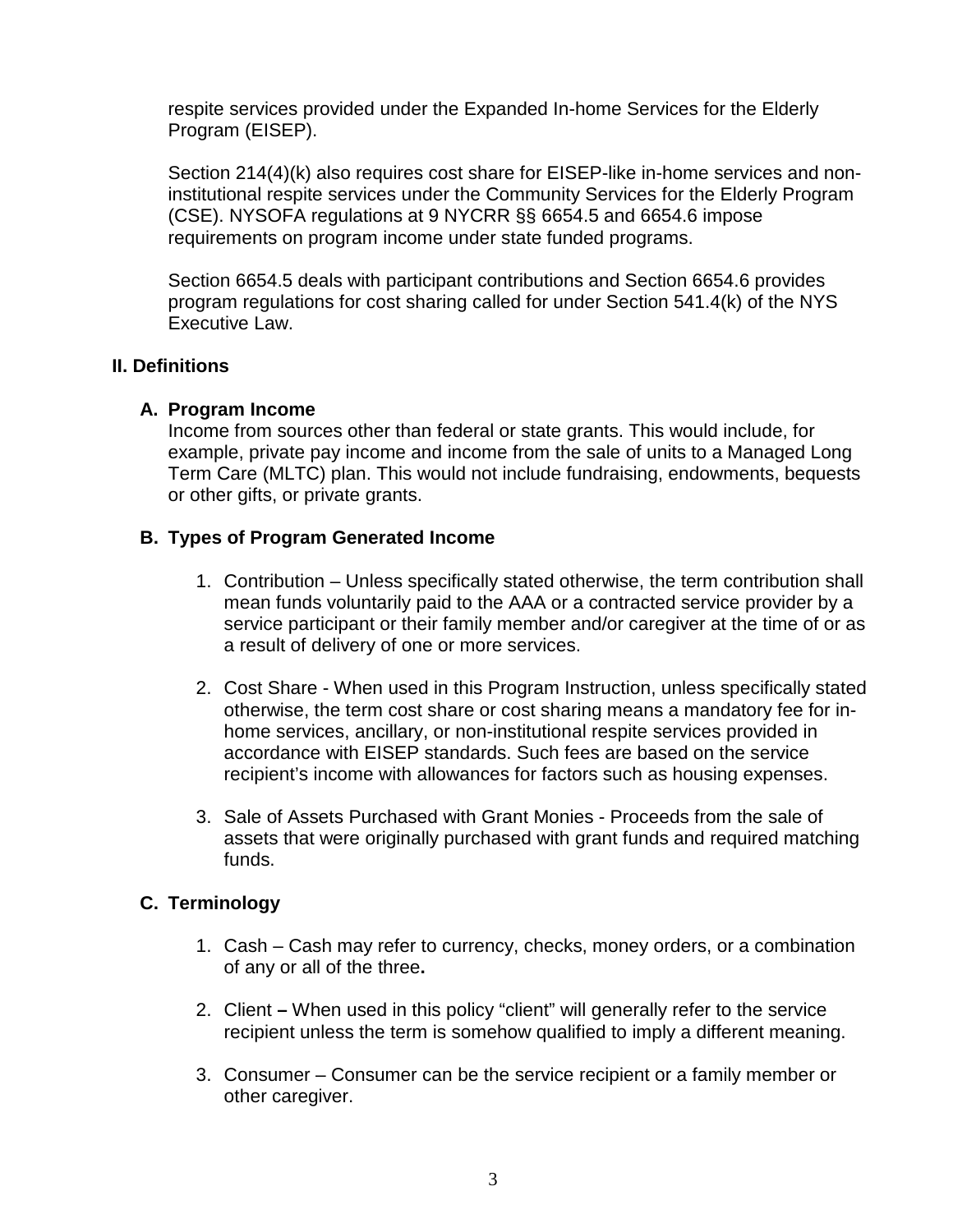- 4. EISEP In-home Services, including consumer directed Homemaking/personal care and housekeeping/chore services funded under the Expanded In-home Services for the Elderly Program (EISEP).
- 5. EISEP-like Services including consumer directed Homemaking/Personal Care, Housekeeping/Chore, and non-institutional respite services funded under the Community Services for the Elderly Program (CSE).
- 6. Invoice An itemized statement of services, which requires payment of a certain amount.
- 7. Payment(s) Funds received by the AAA or contractor. Payments may be for contributions, cost sharing, or other purposes.
- 8. Service Provider The AAA, a contractor of the AAA, or a contractor of NYSOFA that administers programs to provide services to older New Yorkers and/or their families and other caregivers.

#### **III. Contributions**

#### **A. General Standards**

1. Contributions are not appropriate for all services. Those services for which there is normally a charge in the community should generate contributions. Other services may be inappropriate for the generation of contributions because they are typically free in the community (e.g., information and assistance or outreach). However, contributions can be accepted for all activities funded and/or operated by the AAA and for the general operation of the AAA and its contractors as well.

Services for which contribution policies and procedures must be developed include:

- adult day services housekeeping/chore caregiver services and the services of the legal assistance case management nutrition counseling homemaking/personal care residential repair/renovation home-health aide shopping assistance home delivered meals transportation in-home contact and support assisted transportation health promotion
- congregate meals example response personal emergency response

AAAs can choose to develop contribution policies and procedures for other services as appropriate.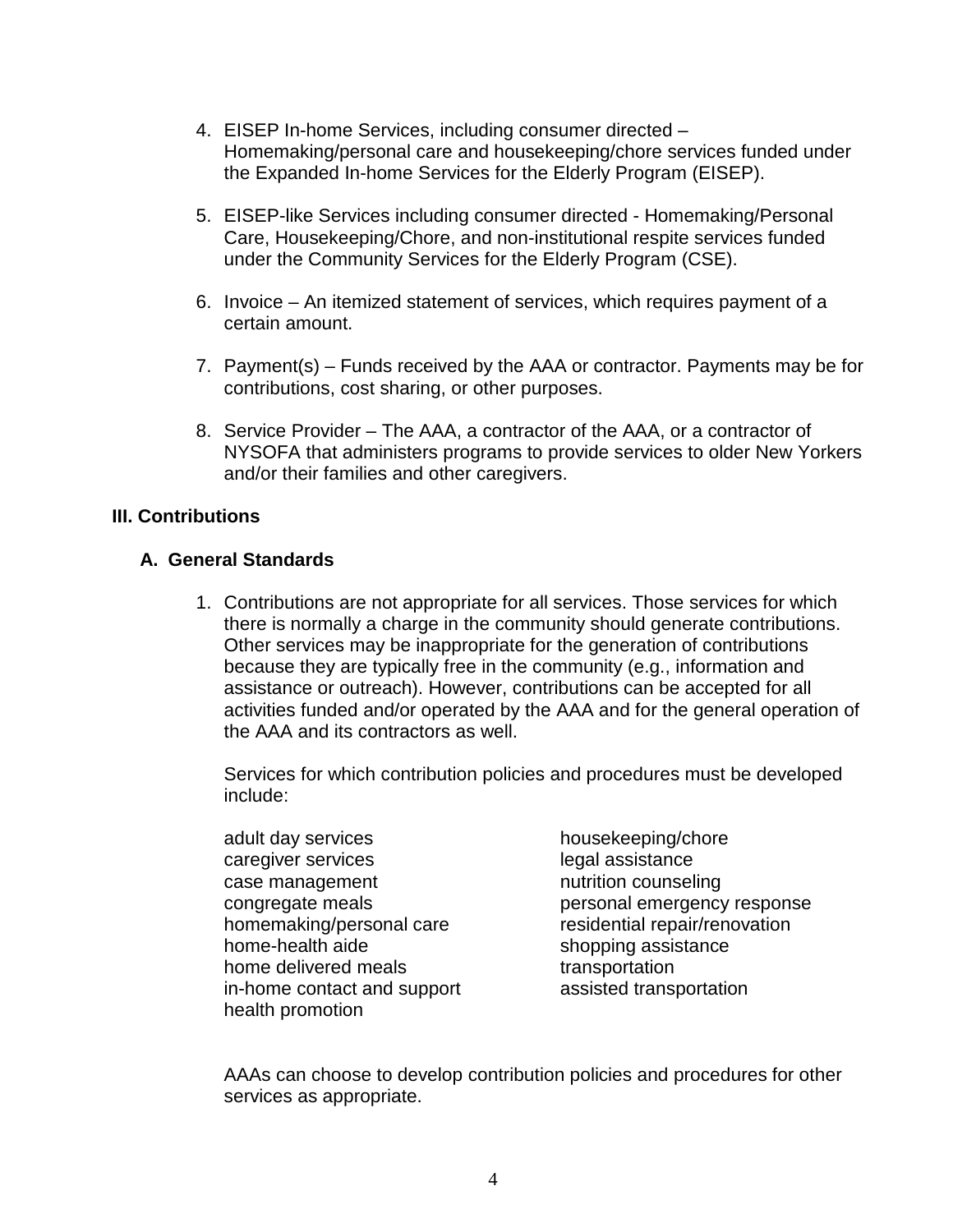- 2. Providers are not required to set either a suggested amount or a suggested range for contributions. Should the provider choose to set amounts, the suggested amounts should be based on the actual cost of services.
- 3. AAAs must consult with relevant service providers and older adults in the AAA's planning and service area to determine the best method for accepting contributions.
- 4. For OAA-funded programs, individuals whose self-declared income is at or above 185 percent of the poverty line must be encouraged to contribute at the actual cost of services.
- 5. Consumers of services must be informed of and provided with the opportunity to voluntarily contribute to the cost of the services funded by any program administered by or through NYSOFA. However, if the service recipient is required to cost share, no contribution shall be solicited for that service.
- 6. Caregivers can similarly be informed of the opportunity to voluntarily contribute.
- 7. Consumers of services must be informed of the purpose for and use of contributions (see Section VII of this policy).
- 8. No service recipient may be denied a service because of inability or unwillingness to contribute.
- 9. Periodic communications about contributions may be sent, with a frequency not to exceed once per month for the same service to the same client.
- 10.Providers are required to allocate contributions to expand the service for which it was given.
- 11.Contributions for multiple services received at one setting or in one continuous sequence must be accounted for with consideration for the program requirements of the program funding the services, the most predominant requirement being to expand services under the program that funded the original service. If the various services are funded under one program, e.g., CSE, the client may be advised to make one contribution for all services received. If the services are provided under more than one program, they must be accounted for separately by some means, e.g., color coded envelopes.

If contributions are received for contracted services, and funding is provided under an Older Americans Act program, all contributions must be accounted for and utilized by the contractor that has provided the applicable service.

Potentially, these requirements may make it difficult to account for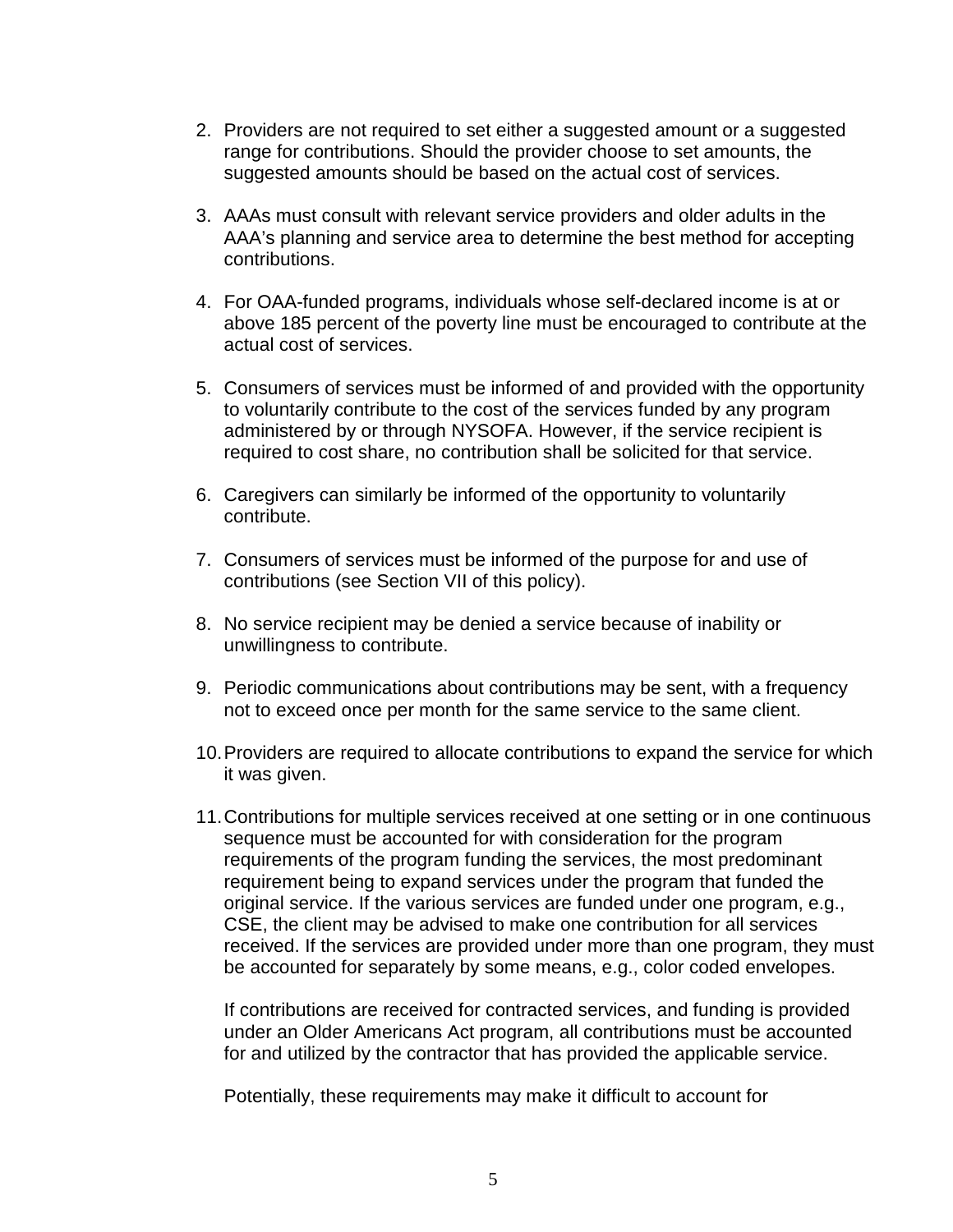contributions when multiple services are provided. AAAs are encouraged to discuss the more complex situations with their assigned program and/or fiscal NYSOFA staff.

12.When a special event (holiday party, picnic, etc.) is reported as a congregate meal all contribution requirements relating to a congregate meal must be applied to the special event. In addition, if federal and/or state funds (including county funds as match) are used to fund part or all of the event, all requirements specific to the funding stream(s) utilized must be followed.

### **B. Establishing Suggested Contribution Amounts**

- 1. The suggested amount for contributions may not exceed the cost of the service.
- 2. Actual costs must be considered in setting the suggested contribution level.
- 3. Recommended contribution amounts are to serve only as guides to service users and are not to be used in a coercive manner.
- 4. Service providers should not attempt to support the entire program from contributions.
- 5. AAAs must consider the income ranges of older adults in the AAA's planning and service area and the service provider's other sources of income when the AAA is developing a contribution schedule.
- 6. Suggested contributions may be either:
	- a) Fixed or flat rate not to exceed the cost of the service (e.g., \$3.00 per meal, \$1.50 per trip or zone); or
	- b) Sliding scale contribution. At the top of the scale, the suggested contribution would be set at the full cost of service for those with incomes of 185% or more of the Federal Poverty Level (FPL). In setting up schedules, be realistic about the maximum and minimum points of the scale.
- 7. Program/Service Specific Information.
	- a) Congregate and Home Delivered Meals:

Electronic benefit transfers (EBT) under the Supplemental Nutrition Assistance Program (SNAP) program may be accepted for Congregate and Home Delivered Meals contributions.

b) Cost Share Services: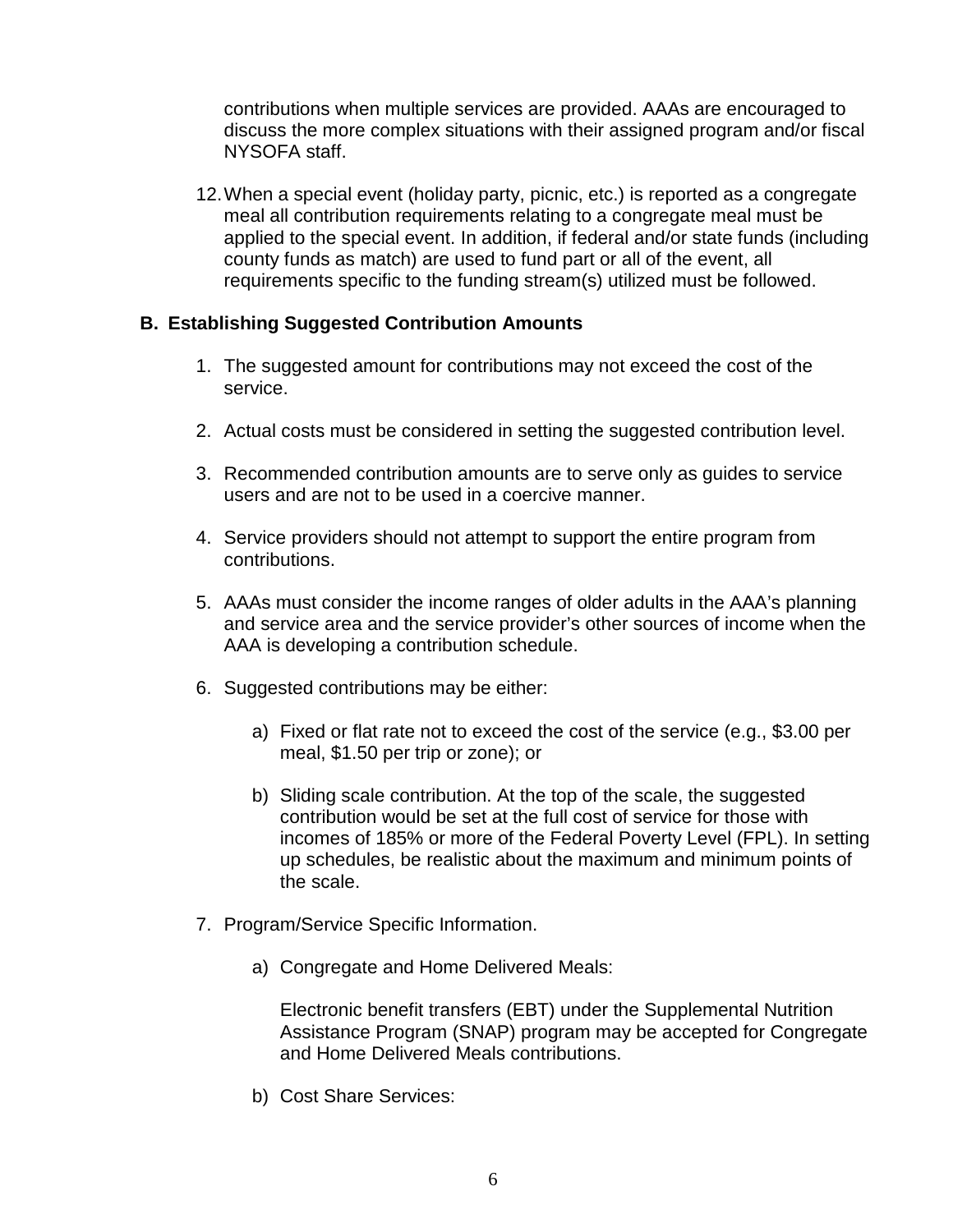Contributions cannot be solicited from an individual who pays a cost share for that specific service.

### **C. Methods for Informing Individuals of the Opportunity to Contribute**

- 1. Regardless of the medium used to relay the contributions request, AAAs should take the same care with all communications. These rules apply to any request for contributions.
- 2. Communications, electronic or otherwise, may include information concerning services and contribution policies and may request but not demand contributions from individual consumers.
- 3. When discussing contribution amounts, AAA or contractor staff may advise service recipients of the actual cost of the service, suggested contribution amount (if any), and the opportunity to make a voluntary contribution. Materials reflecting suggested contribution levels, e.g., sliding fee scales, service costs, etc., may be given to the client for guidance.
- 4. Great care must be taken in the development and use of statements of actual costs of services to ensure that they are not perceived as being coercive or resemble an invoice or bill in any way.
- 5. Any reference related to a suggested contribution amount that implies a fee, e.g. "you should pay," "you ought to be able to afford," or "your fair share is," is prohibited.
- 6. For those services for which contribution policies and procedures are developed, methods of informing participants include the use of letters, signs, and other materials.
- 7. Communications, printed or electronic, from AAAs and/or contractors specifically soliciting contributions,
	- a) must meet the following requirements:
		- i. Due recognition must be given to the source of the program funds, generally the US Department of Health and Human Services - Administration on Community Living (ACL) and/or NYSOFA. If other entities provide funding, e.g., County Government, it would be reasonable to give them due recognition also.
		- ii. A statement that explains that contributions made as a result of receiving service(s) are completely voluntary and that services will not be affected because of an inability or unwillingness to contribute.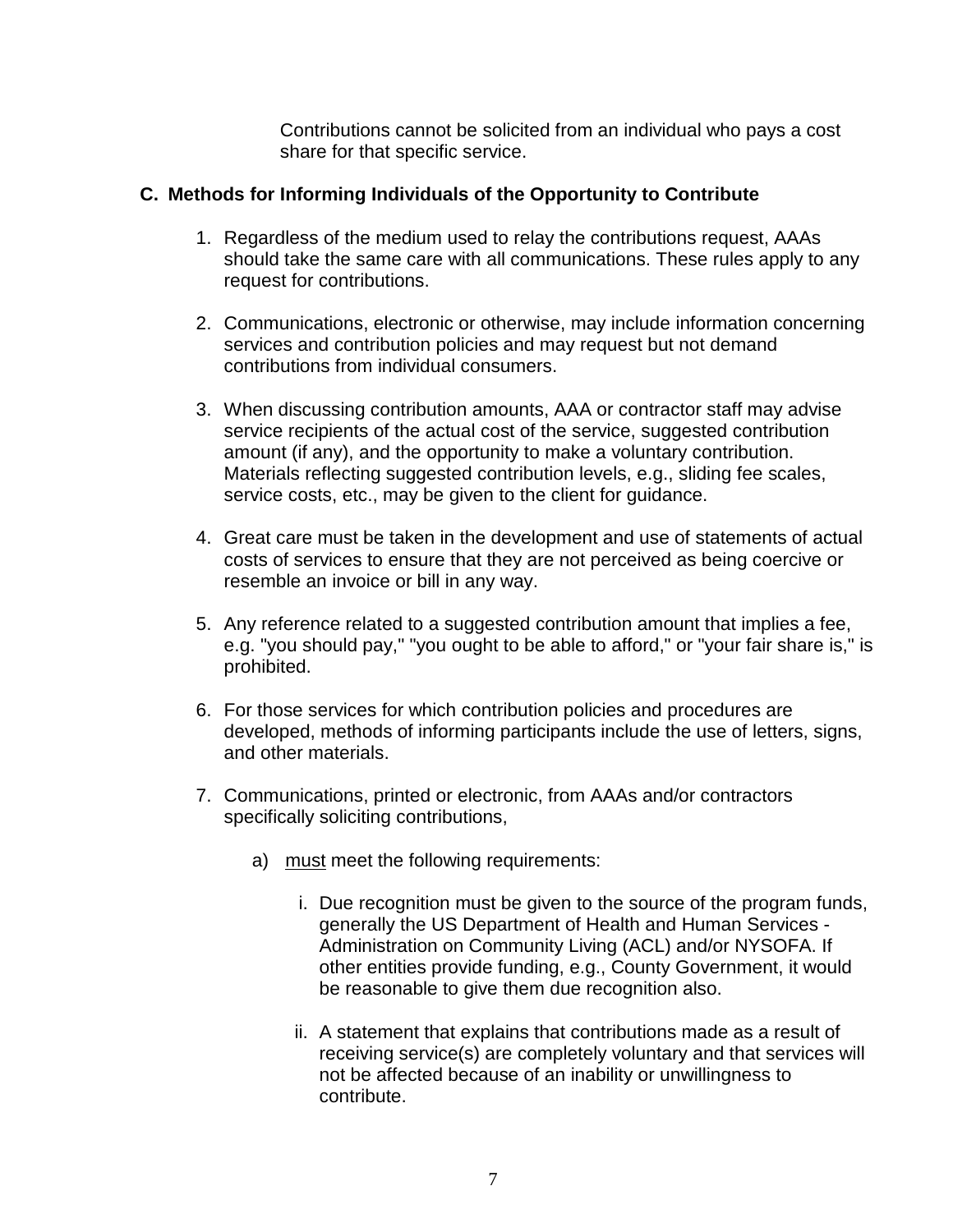- iii. If a suggested contribution amount is included, it must be clear it is only a guide and, if participants choose to contribute, their contribution should reflect their own circumstances. However, individuals whose self-declared income is at or above 185% of the FPL shall be encouraged to contribute at the actual cost of services.
- iv. An explanation of the purpose for and use of contributions, and that all contributions are to be used to expand the service for which the contributions were given.
- b) may include:
	- i. The amount of the suggested contribution for specific services.
	- ii. Information on the full cost of the service.
	- iii. A statement that a receipt may be provided for contributions made.
- c) must not include:
	- i. Use of the word "donation" when referring to a "contribution."
	- ii. Using the word "free" to describe a service which is funded under the Older Americans Act or the New York State Elder Law.
	- iii. Language that suggests there will be any consequence because the client decided not to contribute.
	- iv. Language that suggests that income is a factor in determining eligibility for a program.
	- v. Any indication that the contribution will be tax-deductible.
	- vi. Terms such as "amount due," "your fair share," or any other language that suggests the recipient is required to pay an amount.
- d) Written communications soliciting contributions may not be distributed more than once a month for the same service to the same client.
- 8. Signs.
	- a) Signs may be used at the point of service (e.g., transportation, health promotion activities).
	- b) When a sign is used, it must: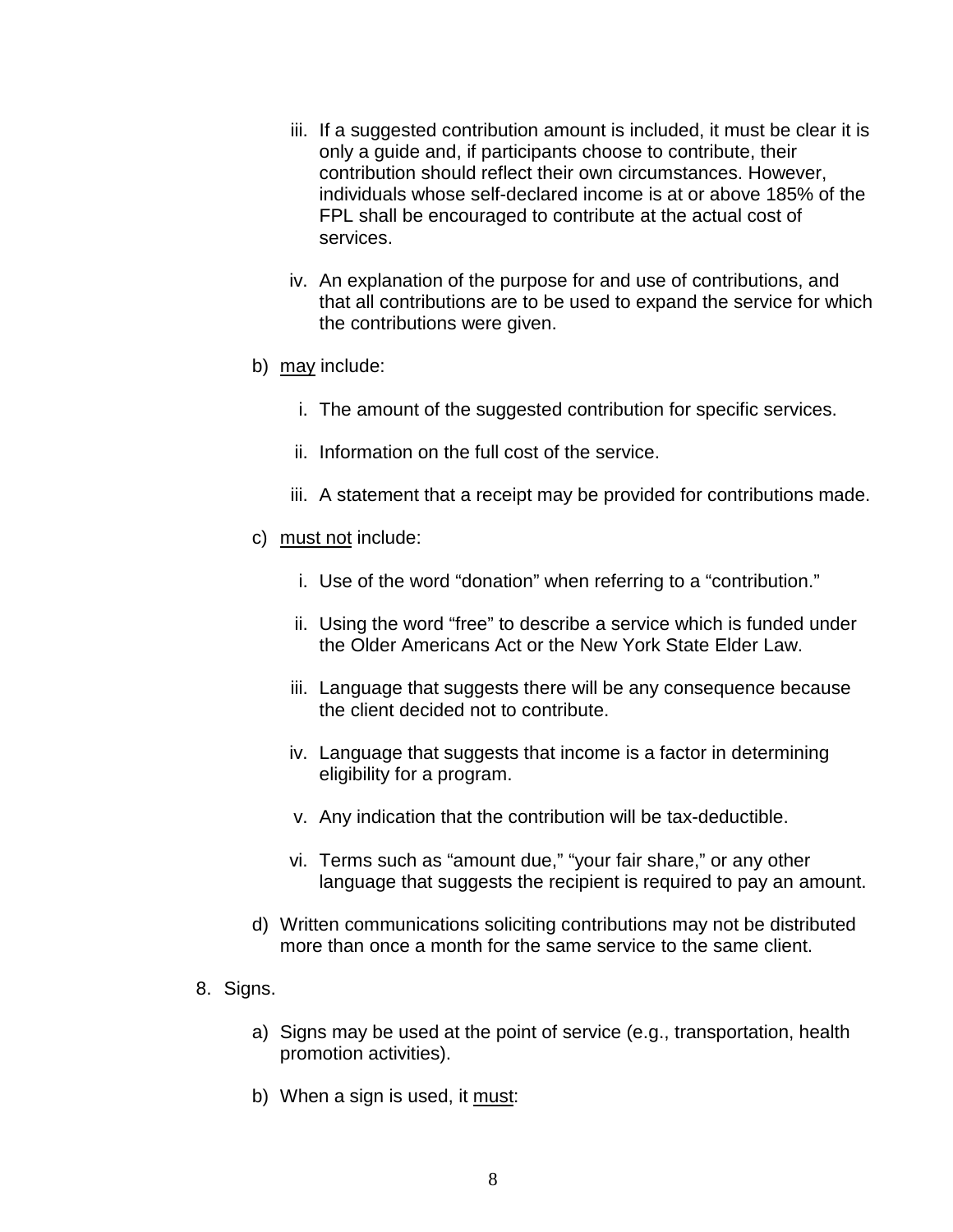- i. State the voluntary nature, purpose, and use of contributions; and
- ii. Give credit to the funding sources, e.g., ACL, NYSOFA, the county, etc.
- c) A sign may state:
	- i. The suggested amount of contribution; and
	- ii. The actual/approximate cost of the service.
- d) For Congregate Nutrition Sites:
	- i. Signs are required.
	- ii. Signs must state the suggested amount of contribution, including the full cost of service and/or guest meal.
- **IV. Cost Share-** Under the EISEP and CSE programs certain clients who receive EISEP or EISEP-like services other than case management must cost share according to the sliding scale developed by NYSOFA. Cost sharing policy is extensively documented in the EISEP standards and regulations and the cost sharing forms and income levels are updated on an annual basis. Therefore, this policy will only address cost sharing from the standpoint of proper accounting and safeguards for cash received.

### **V. Sale of Assets Purchased with Grant Funds**

- **A.** When selling or trading assets purchased with state or federal grant funds, the overriding principle is that the proceeds from the sale (i.e., income) will stay with the program where the funds to purchase the asset originated.
- **B.** If the program funding used to purchase the asset no longer exists, the proceeds from the sale must be used in other programs administered by the AAA or contractor that meet the same need or serve the same program area.
- **C.** If the asset was sold or traded-in to acquire a replacement asset, the replacement asset must be used for substantially the same purposes as the asset being disposed.
- **D.** The NYSOFA Equipment Inventory & Disposition Form is designed to account for the original funding for the purchase of the asset and to eventually document and account for the disposition of the asset. It also provides very good documentation for an agency's inventory purposes. A copy of this form can be obtained from the fiscal team at NYSOFA.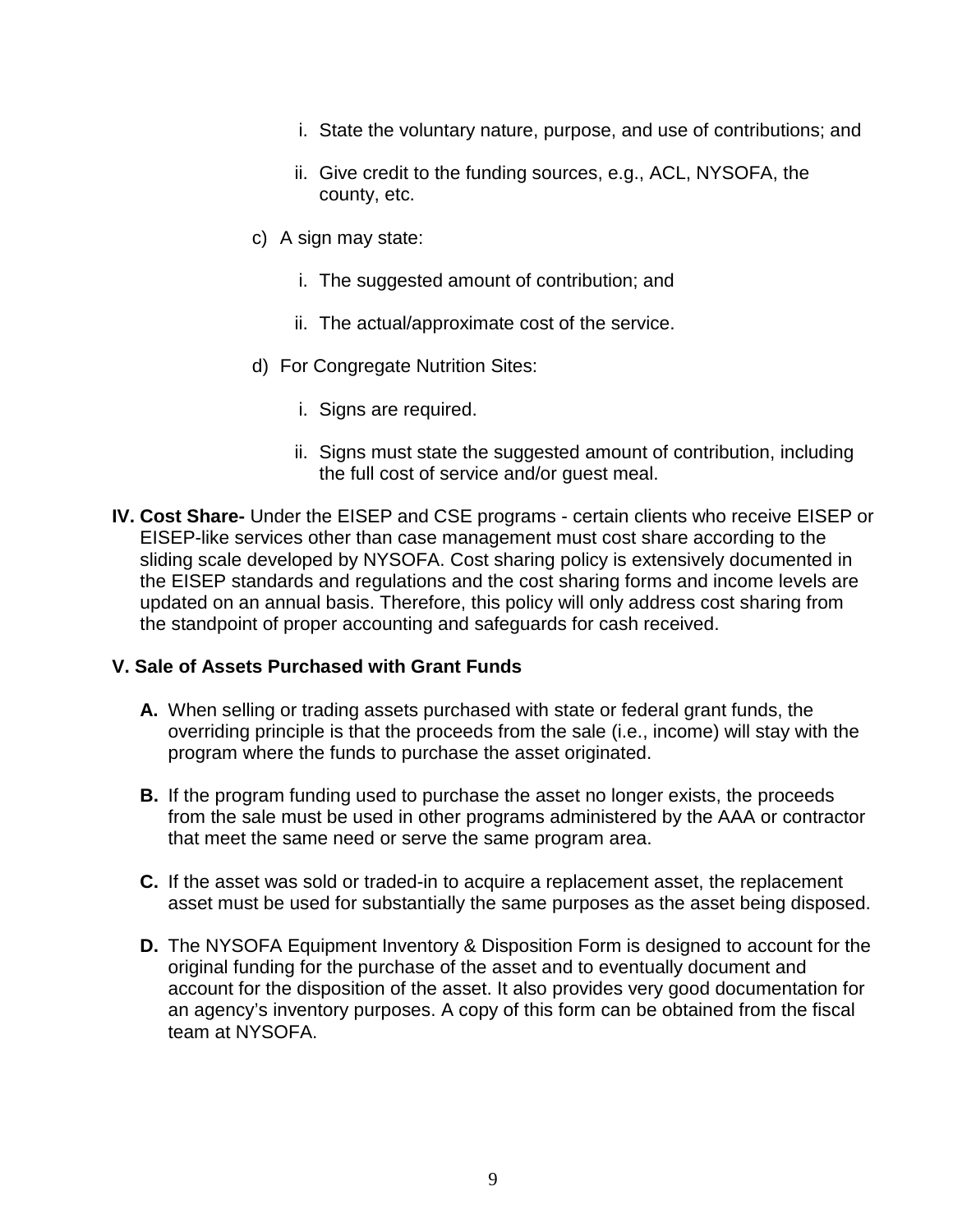# **VI. Confidentiality**

- **A.** Program-generated income must be handled in a manner that protects the privacy and confidentiality of all individuals. Envelopes may be made available for participants to make contributions. They may be encoded to facilitate accounting for contributions by program or service, but not so that the contributor can be identified.
- **B.** Cost share income is not confidential as the payee's identity must be known by the AAA or its contractor so that proper accounting records can be maintained. However, the financial information known about the program recipient may never be used for any purpose other than calculating or collecting the required cost share amounts or determining eligibility for participation in other program(s).

### **VII. Use of Income**

### **A. Expansion of Services**.

- 1. All program-generated income must be utilized to expand or support services delivered under the program for which it is collected.
	- a) For all Older Americans Act programs, contributions must be used to expand the services of the provider that collects the contributions. Under state programs and federal programs not regulated by 45 CFR § 1321.67 (i.e., not established under provisions of the OAA), service expansion must comply with item VII.A.1. above although not necessarily at the same service provider.
	- b) One exception to this rule is cost share receipts collected under EISEP, which may be transferred to CSE and used to expand CSE services.
- 2. All program income must be utilized to expand or support services during the program period in which it is collected. If a service is provided during the 12th month of a program period and a contribution is received by the service provider in the first month of the subsequent program year, services must be expanded in the latter period. Program income may not be accumulated and used to form a fund balance.

### **B. Use of Income as Match**.

- 1. Income generated through the provision of services funded by Older Americans Act-funded programs may not be used for local matching purposes.
- 2. Contributions generated under CSE and EISEP can be used as a "match of last resort." The term "match of last resort" implies that without using these contributions as match, there are not sufficient local funds available to match the state grant, services to older New Yorkers would need to be curtailed, and state funds would go unexpended. When local funding is available to match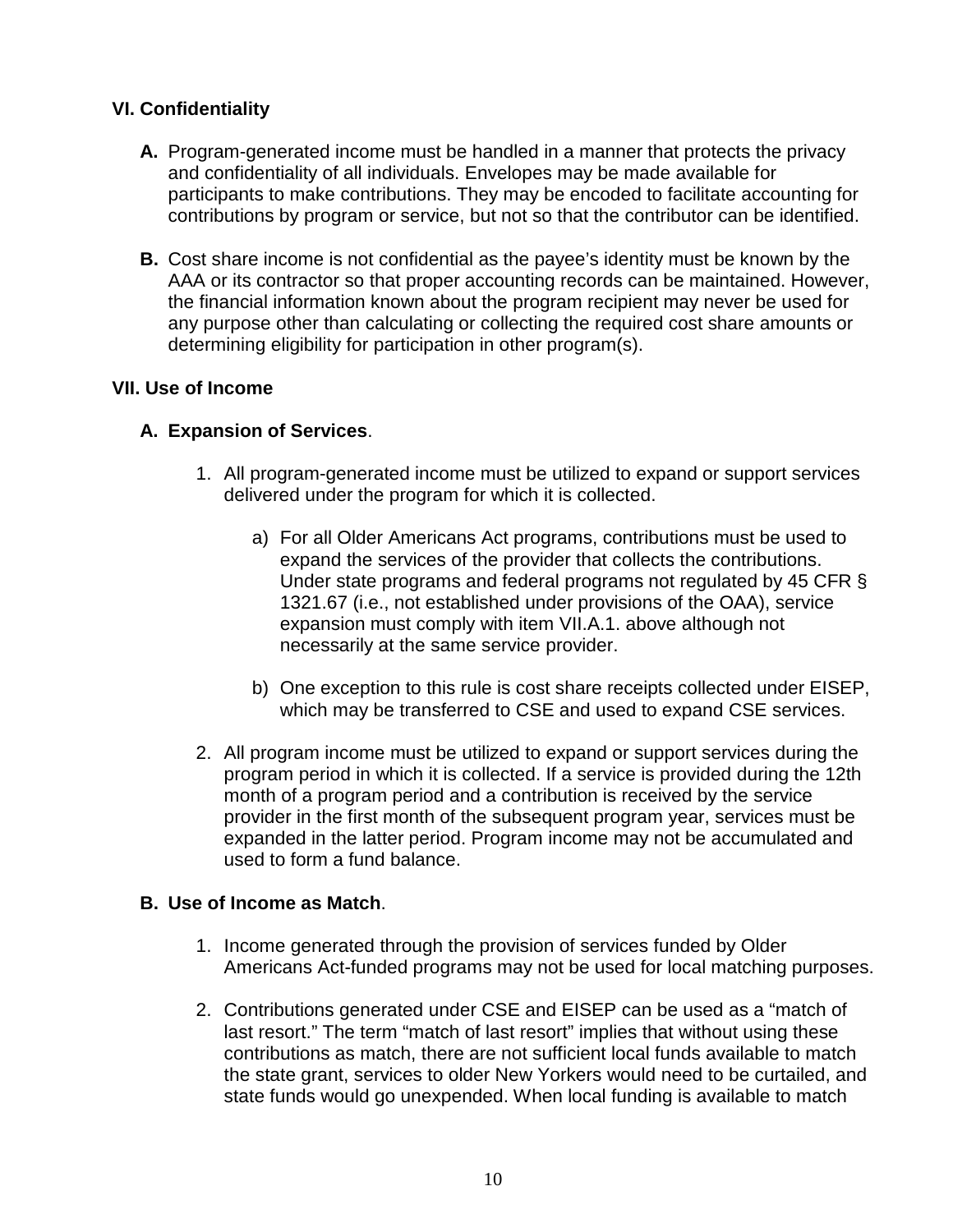CSE and EISEP, contributions may not be used as match.

3. Cost share receipts may not be used as local match under NYSOFA's current cost share policy.

#### **VIII. Safeguards for Program Income**

**A.** Except as provided in paragraph B below, all paid staff members, both AAA and contractor staff, who handle program income must be bonded with the exception of government employees (who are already covered) and attorneys providing legal services (who already operate under standards for client funds contained in the Rules of Professional Conduct, enforced by the Appellate Divisions of the Supreme Court).

Bonding is insurance against the misappropriation of funds. Should there be a theft, the bonding company will cover the losses (subject to potential limits and deductibles) so that the programs for older adults will not suffer. Agencies can obtain a "Blanket Fidelity Bond" for all employees. Volunteers who jointly count program income with a staff member are not required to be bonded. A volunteer must never count program income without a bonded employee present.

- **B.** As an alternative to bonding, a provider may obtain a commercial insurance policy that would cover losses arising from employee theft. If a provider has an insurance policy covering for losses due to employee theft, fraud, or embezzlement, the AAA may accept such proof of insurance coverage as a substitute for bonding. If a provider seeks to use insurance as a substitute for bonding, the provider should be required to produce proof of such insurance to the AAA. The AAA is responsible for verifying that the insurance coverage is a comparable substitute for bonding of provider staff and is adequate to safeguard program income.
- **C.** After program income is initially counted and recorded on cash receipts logs (or ledgers), the fewest possible number of people must handle cash. Staff preparing cash receipts for deposit should count the cash and reconcile it to the cash receipt logs before preparing the deposit. Discrepancies should be explained and corrected.
- **D.** Program income must not be taken home. The entire amount of program income collected should be deposited in a bank on a daily basis. When this is not possible, funds must be stored in a secure location at the AAA or contractor office daily and deposited in a bank no less frequently than weekly.
- **E.** Under no circumstance will it be acceptable to make withdrawals or loans or cash checks from program income received. The entire amount of the program income collected must be deposited into a bank account and then used for the purpose intended, i.e., expansion or support of program and services.
- **F.** Periodic, but no less than monthly, reconciliations of cash receipt records (certifications of daily contributions and cash receipt logs), deposit slips and bank statements must be performed and any discrepancies investigated and explained to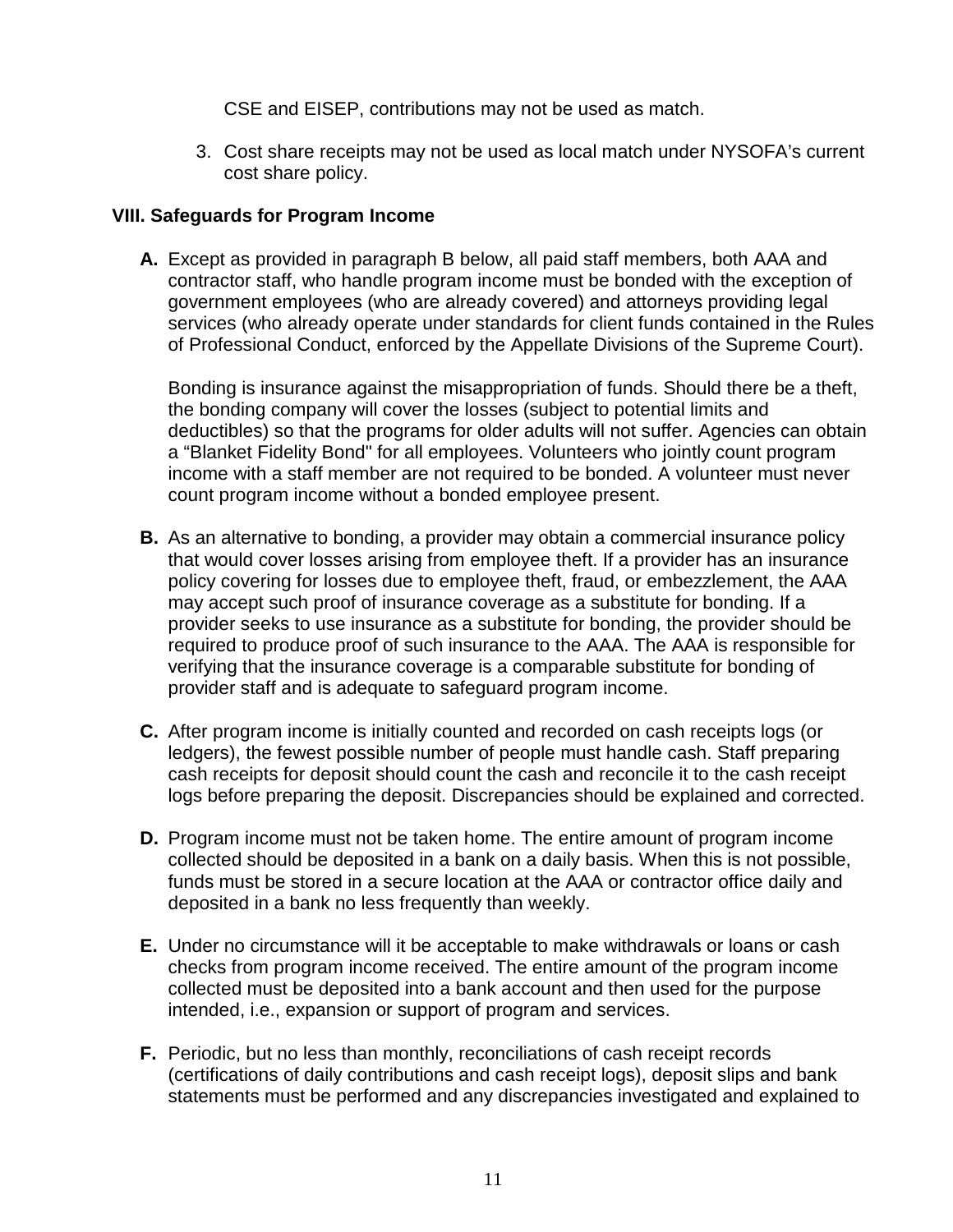the AAA Director's satisfaction. When possible, the person performing these reconciliations should not be involved in collecting, counting, or depositing the program income.

- **G.** Records of program income received at congregate sites, on each meal and transportation route, and in the service provider or AAA office should be maintained and periodically analyzed. Irregularities should be brought to the AAA Director's attention.
- **H.** Variations in safeguards for handling different types of program income that is collected in different settings.
	- 1. Contributions Collected in a Congregate Setting.
		- a) Contributions must be deposited into a locked box by the program participant. For confidentiality purposes, envelopes may be provided to the participants.
		- b) Congregate Meal staff/volunteers should not have access to the contents of the locked box other than to count contributions at the end of the meal service. Contributions must be jointly counted daily by at least two people, as described in VIII.A above.
		- c) Each person counting the contributions must sign a form certifying the amount collected for each day. If contributions are received for services funded by more than one program (e.g., III-C-1 and WIN), the accounting system must capture the amount of contributions generated by each program.
	- 2. Contributions Collected by Home Delivered Meal Route Drivers.
		- a) Contributions must be deposited into a locked box. The deposit should be made directly by the service recipient when possible. When it is not possible or practical for the service participant to place the contribution into a locked box, the contribution should be given to the person delivering the meal in a sealed envelope that can be placed in the locked box upon return to the vehicle. The driver must not have access to the contents of the locked box. The locked boxes should be returned to the AAA or contractor at the end of each route.
		- b) The locked boxes must be opened at the AAA or contractor and counted daily by two staff members when possible. Each person counting the program income must co-sign a form certifying the amount of cash counted for each day. If contributions are received for services funded by more than one program (e.g., III-C-2 and WIN), the accounting system must capture the amount of contributions generated by each program.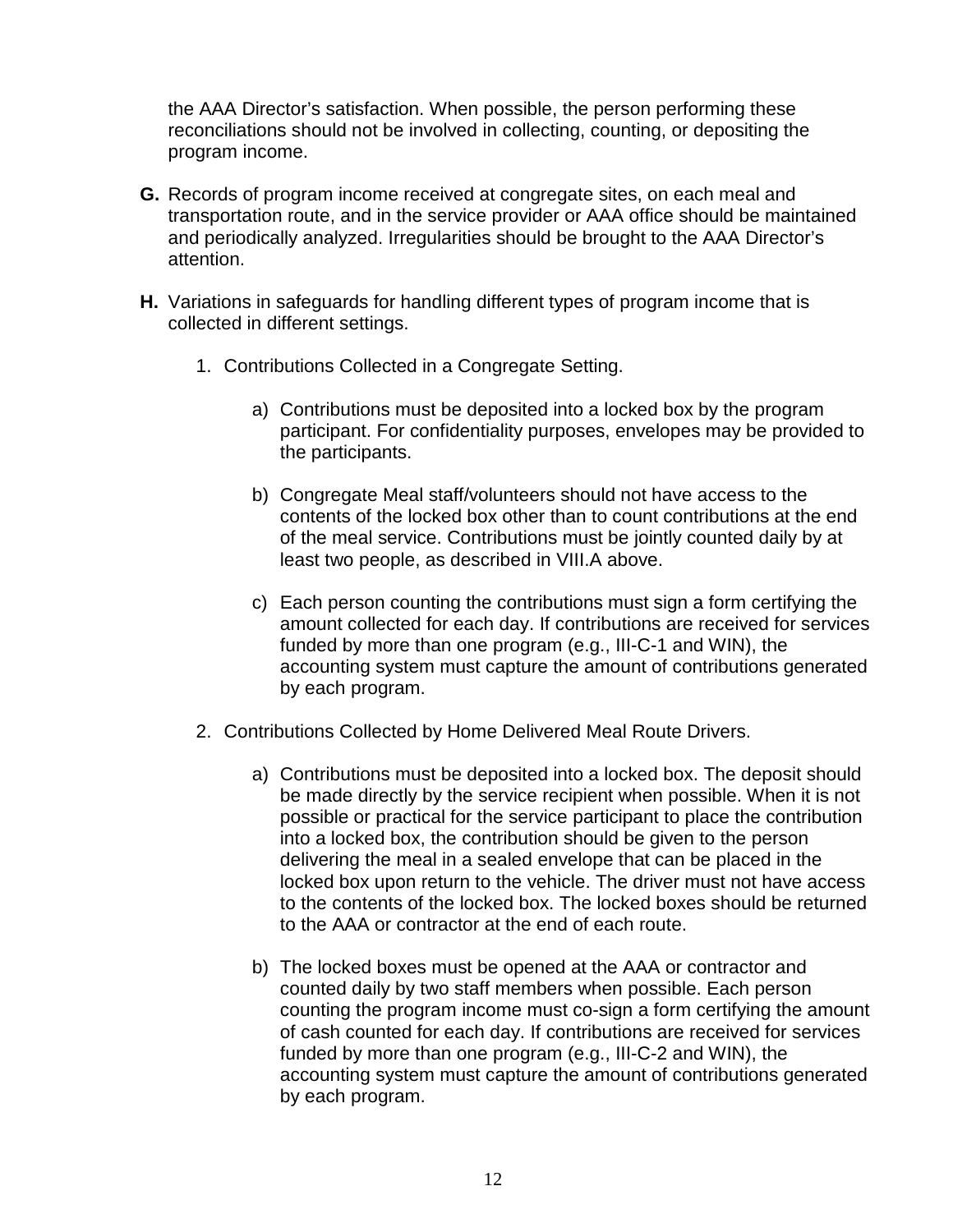- c) When feasible, drivers should be rotated among routes.
- 3. Contributions Collected by Transportation Drivers.
	- a) Contributions must be deposited into a locked box. The deposit should be made directly by the senior when possible. For confidentiality purposes, envelopes may be provided to the participants. The driver must not have access to the contents of the locked box. The locked boxes should be returned to the AAA or contractor at the end of each route.
	- b) The locked boxes must be opened at the AAA or contractor's office and counted daily by two staff members when possible. Each person counting the program income must co-sign a form certifying the amount of cash counted for each day. If contributions are received for services funded by more than one program (e.g., III-B and CSE), the accounting system must capture the amount of contributions generated by each program.
	- c) When feasible, drivers should be rotated among routes.
- 4. Contributions, Cost Share, and Other Income Received at AAA or Contractor Offices.
	- a) Program income received through the mail or dropped off at AAA or contractor offices should be recorded in ledgers by the staff person receiving and opening the mail. Receipts should then be forwarded to appropriate staff for preparation for deposit.
- 5. Contributions Collected by Legal Services: In regard to the Legal Assistance Program, there are exceptions to some of the general requirements for contributions. These are:
	- a) Bonding: Because all attorneys operate under standards for client funds contained in the Rules of Professional Conduct, enforced by the Appellate Divisions of the Supreme Court, it is considered unnecessary for the attorneys to obtain performance bonds. This should not be considered in any way to lessen the obligation to account for contributions; these funds should be treated in the same manner as client funds, and should be accounted for according to normal budgeting requirements.
	- b) Daily counting of contributions: Because the provisions of the New York Rules of Court and the Rules of Professional Conduct are applicable to this area, daily reporting is considered unnecessary.